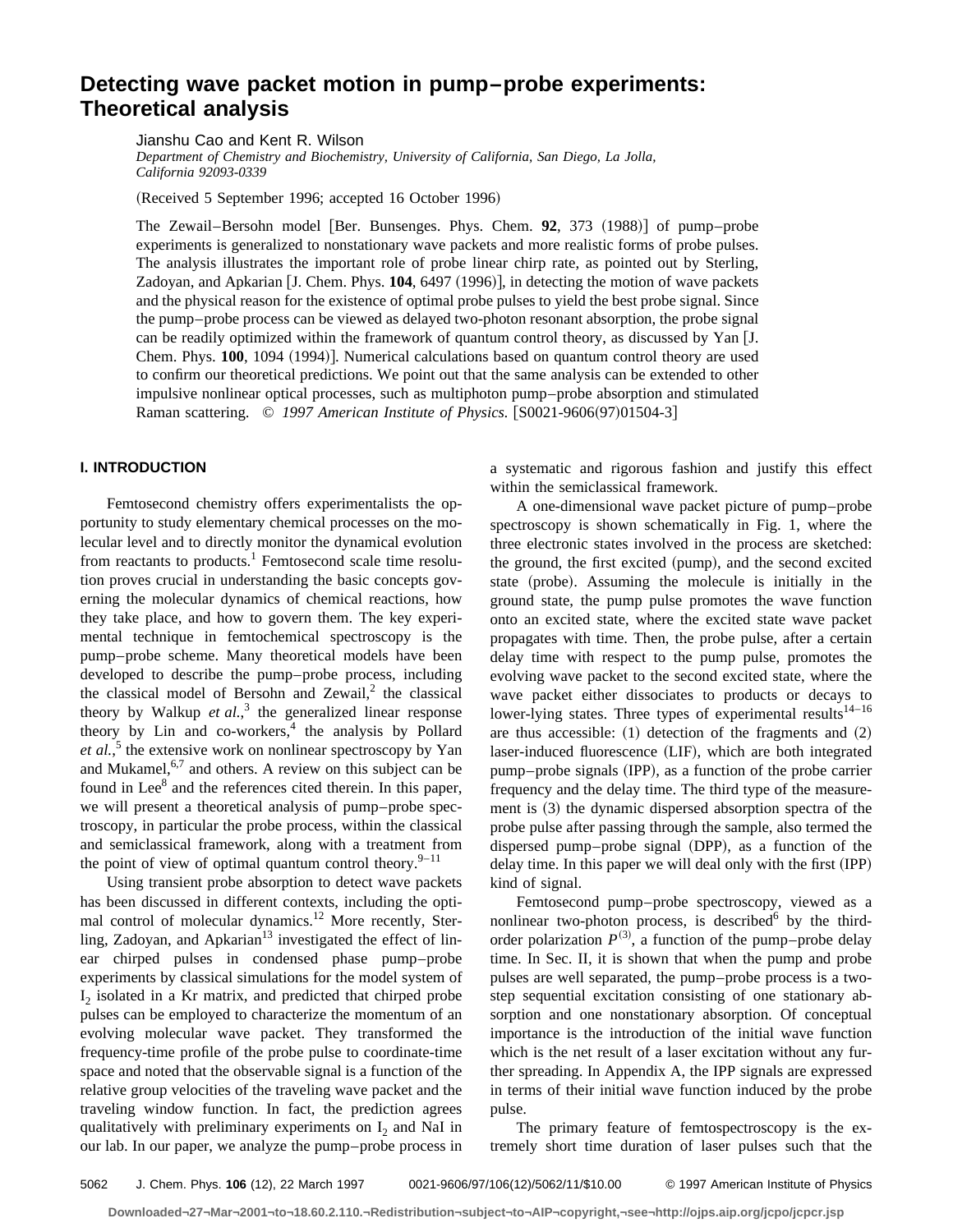

FIG. 1. An illustration of pump–probe processes. Assuming the molecule is initially in the ground state,  $|0\rangle$ , the pump pulse,  $E_1$ , promotes the wave function onto an excited state  $|1\rangle$ , where the excited state wave packet propagates with time. Then, the probe pulse,  $E_2$ , after a certain delay time with respect to the pump pulse, promotes the evolving wave packet to a second excited state,  $|2\rangle$ , where the wave packet either dissociates to products or decays to lower-lying states.

nuclear wave packet can often be assumed frozen during excitation.<sup>17–20</sup> Under this assumption, the excited state or probe state wave function can be obtained in a closed form and thus effects of the optical pulse can easily be investigated. As an example, the analytical nature of this approximation has been recently used in studying the relationship between the linear chirp rate of the pump field and the vibrational localization of the wave packet motion induced by the pump pulse.<sup>21</sup> In Sec. III and Appendix B, the validity and implications of the frozen wave packet assumption are carefully analyzed. The application of this approximation to the probe process leads to the Bersohn–Zewail classical model<sup>2</sup> discussed in Sec. III. It is suggested within this model that, in order to abstract information about the pump wave packet from the signal, the probe pulse should be short enough that the motion of the wave packet does not smear the signal and at same time be long enough to have sufficient spectral resolution.

In Sec. IV, we relax the frozen wave packet assumption to incorporate the constant motion of the molecular wave packet and thus generalize the Bersohn–Zewail classical model to a more realistic theory. To do this, the kinetic energy operator is applied twice to a Gaussian wave packet as described in Appendix C, the formula for IPP signals is evaluated for a Gaussian laser pulse, and consequently an explicit expression for the spatial resolution of the probe pulse is obtained. As a result of this nonstationary semiclassical analysis, an optimal pulse duration for transform limited laser pulses is derived and a linear relation between the chirp of the optimal probe pulse and the motion of the pump wave packet is predicted.<sup>13</sup> The classical analysis in Sec. III and the semiclassical analysis in Sec. IV can be extended to other multiphoton processes, such as off-resonant twophoton absorption, studied in Appendix D.

Theory<sup>22–26</sup> has been developed to predict an optimal laser field to drive a quantum wave packet to a desired functional form at a chosen time. However, most efforts have been made toward single field quantum control, mainly the pump process. For example, the  $I_2$  experiment reported by Kohler *et al.*<sup>27,28</sup> is designed to focus the molecular wave packet to a designated minimum uncertainty wave packet for the pump state wave function, $10$  with the probe process treated as a detection device.<sup>12</sup> To generalize the single field theory, we formulate optimal control theory for an arbitrary sequential multiphoton process in Appendix E and to pump– probe processes in Sec. V, extending previous work by Rice, $29$ <sup>T</sup>annor,<sup>9</sup> and Yan.<sup>11</sup> More pertinent to this paper, we restrict the optimization procedure to the probe process for a given pump state wave function in Sec. V where optimization of the pump–probe signal is used to maximize the spatial resolution of the probe pulse. Numerical examples of the optimization of the probe process based on an idealized model confirm the linear relation between the optimal linear chirp rate and the constant velocity of the wave packet.<sup>13</sup>

In summary, the probe process in pump–probe experiments is studied in the framework of the Bersohn–Zewail classical model, semiclassical nonstationary analysis, and optimal control theory. The validity of the assumptions and approximations used are rigorously established and numerical examples are presented to verify the theoretical prediction. Finally, a discussion in Sec. VI concludes the paper.

## **II. WAVE PACKET MODEL OF THE SEQUENTIAL PUMP–PROBE PROCESS**

The molecular system consists of three electronic states,  $|0\rangle$ ,  $|1\rangle$ , and  $|2\rangle$ , described by three diabatic Hamiltonians,  $H_0$ for the ground state  $|0\rangle$ ,  $H_1 + \hbar \omega_{10}$  for the intermediate excited (pump) state  $|1\rangle$ , and  $H_2 + \hbar \omega_{21} + \hbar \omega_{10}$  for the final excited (probe) state  $|2\rangle$ . Here,  $\omega_{10} = \omega_1 - \omega_0$  and  $\omega_{21} = \omega_2 - \omega_1$ are the electronic transition frequencies between the corresponding states. This three-level molecule then couples via a dipole interaction to time-dependent electric fields which are treated classically as

$$
\epsilon_1(t) = E_1(t)e^{-i\omega_{10}t} + E_1^*(t)e^{i\omega_{10}t}
$$
 (1)

for the pump pulse, and

$$
\epsilon_2(t) = E_1(t)e^{-i\omega_{21}t} + E_1^*(t)e^{i\omega_{21}t}
$$
 (2)

for the probe pulse. Within the rotating wave approximation, the total Hamiltonian is expressed as

$$
\hat{H}(t) = \hat{H}_M + \hat{H}_{pu} + \hat{H}_{pr},\tag{3}
$$

where the molecular term is the three-level Hamiltonian

$$
\hat{H}_M = \hat{H}_0|0\rangle\langle 0| + \hat{H}_1|1\rangle\langle 1| + \hat{H}_2|2\rangle\langle 2|,\tag{4}
$$

the interaction term for the pump pulse is

$$
\hat{H}_{pu}(t) = -\mu_1 E_1^*(t) |0\rangle\langle 1| - \mu_1 E_1(t) |1\rangle\langle 0|,
$$
 (5)

with  $\mu_1$  being the transition dipole moment between states  $|0\rangle$  and  $|1\rangle$ , the interaction term for the probe pulse is

$$
\hat{H}_{pr}(t) = -\mu_2 E_2^*(t) |1\rangle\langle 2| - \mu_2 E_2(t) |2\rangle\langle 1|,
$$
\n(6)

J. Chem. Phys., Vol. 106, No. 12, 22 March 1997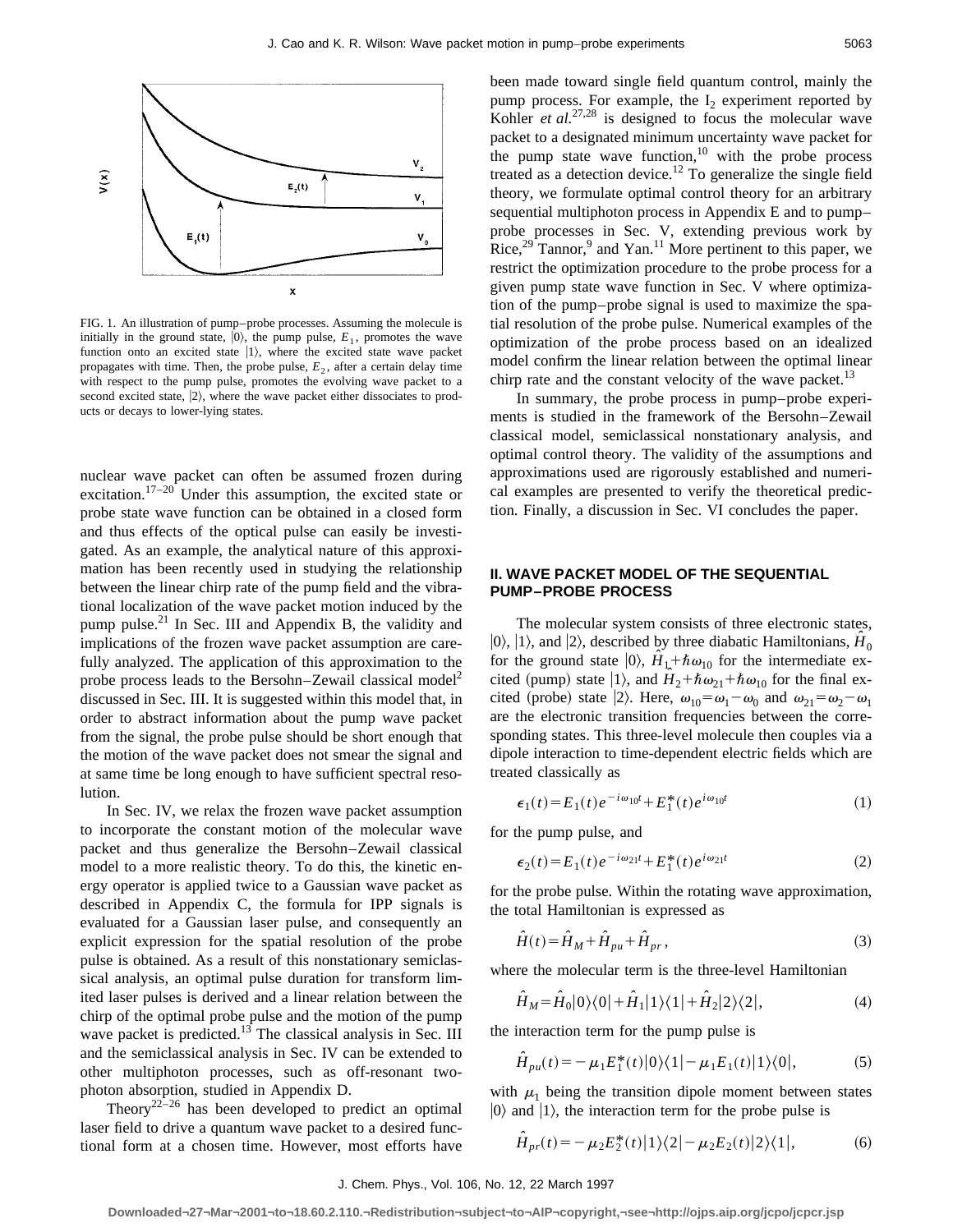with  $\mu_2$  being the transition dipole moment between states  $|1\rangle$  and  $|2\rangle$ , and the dipole transition between states  $|0\rangle$  and  $|2\rangle$ is assumed to be prohibited.

Since there are two laser fields which play a role, the leading term in the final probe state wave function is given to second order in the dipole interaction by

$$
\psi(t_f) = \left(\frac{i}{\hbar}\right)^2 \int_{t_i}^{t_f} dt_2 \int_{t_i}^{t_2} dt_1 e^{-i\hat{H}_M(t_f - t_2)/\hbar} (\hat{H}_{pu} + \hat{H}_{pr})
$$
  
 
$$
\times e^{-i\hat{H}_M(t_2 - t_1)/\hbar} (\hat{H}_{pu} + \hat{H}_{pr}) e^{-i\hat{H}_M(t_1 - t_i)/\hbar} \psi(t_i), \quad (7)
$$

where  $\psi(t_f)$  and  $\psi(t_i)$  are the wave functions at the final time  $t_f$  and the initial time  $t_i$ , respectively. To be more specific to the pump–probe scenario, the molecule, initially in its ground state  $\psi(t_i) = \psi_0(0)$ , is excited by the pump field  $E_1(t)$ to excited state  $|1\rangle$ , and then by the probe field  $E_2(t)$  to excited state  $|2\rangle$ . It is assumed that the pump and probe pulses do not overlap in time and that the centers of the two pulses are separated by a delay time  $\tau$ . In other words, the pump pulse is centered at  $t=0$ , the probe pulse is centered at  $t=\tau$ , and the time durations of the two pulses are assumed to be substantially smaller than the delay time  $\tau$ . Taking these factors into consideration, the probe state wave function in Eq.  $(7)$  can be simplified as

$$
\psi_2(t_f) = \left(\frac{i}{\hbar}\right)^2 \int_{t_i - \tau}^{t_f - \tau} dt'_2 \int_{t_i}^{t'_2 + \tau} dt_1 e^{-i\hat{H}_2(t_f - t'_2 - \tau)/\hbar}
$$
  
 
$$
\times \mu_2 E_2^{\tau}(t'_2) e^{-i\hat{H}_1(t'_2 + \tau - t_1)/\hbar} \mu_1 E_1(t_1) e^{-i\hat{H}_0(t_1)/\hbar} \psi_0,
$$
(8)

where the time variable  $t_2$  is shifted according to  $t'_2 = t_2 - \tau$ and the probe field is redefined as  $E_2^{\tau}(t'_2) = E_2(t'_2 + \tau)$ . Furthermore, because the two pulses are well-separated in time and the detection time  $t_f$  is much larger than the terminal time of the probe pulse, we are allowed to extend the integral limits of  $t_1$  and  $t_2$  to infinity. The resulting expression can be cast in a revealing format,

$$
\psi_2(t_f) = e^{-i\hat{H}_2(t_f - \tau)/\hbar} \psi_2(\tau), \tag{9}
$$

$$
\psi_2(\tau) = \frac{i}{\hbar} \int_{-\infty}^{\infty} e^{i\hat{H}_2 t} \mu_2 e^{-i\hat{H}_1 t} \psi_1(\tau) E_2(t) dt, \tag{10}
$$

$$
\psi_1(\tau) = e^{-i\hat{H}_1\tau}\psi_1,\tag{11}
$$

$$
\psi_1 = \frac{i}{\hbar} \int_{-\infty}^{\infty} e^{i\hat{H}_1 t} \mu_1 e^{-i\hat{H}_0 t} \psi_0 E_1(t) dt, \tag{12}
$$

where, for the simplicity of notation, the superscript  $\tau$  in  $E_2^{\tau}$ is dropped, and both  $t'_2$  and  $t_1$  are replaced with  $t$ .

By writing Eqs.  $(9)$ – $(12)$ , the pump–probe process is treated as a sequential two-photon process described by a wave packet picture<sup>30,31</sup> with  $\psi_1$  representing the initial pump wave packet on  $|1\rangle$  created by the pump pulse  $E_1(t)$ ,  $\psi_1(\tau)$ the propagating wave packet on  $|1\rangle$  at the delay time  $\tau$ ,  $\psi_2(\tau)$ the initial probe wave packet on  $|2\rangle$  created by the probe pulse  $E_2(t)$ , and  $\psi_2(t_f)$  the final probe wave packet on  $|2\rangle$  at the detection time  $t_f$ . The concept of the initial wave function,<sup>21</sup>  $\psi_1$  and  $\psi_2(\tau)$ , refers to the immediate result of a laser pulse, excluding any further vibrational propagation on the excited state potential surface, and thus contains all the necessary information about the electronic excitation.

It is shown in Appendix A that all the integrated signals are related to the population on the probe state,

$$
N(\tau) = \langle \psi_2(t_f) | \psi_2(t_f) \rangle = \langle \psi_2(\tau) | \psi_2(\tau) \rangle, \tag{13}
$$

where the detection time  $t_f$  is set after the probe pulse has terminated and Eq.  $(9)$  is used to help obtain the second equality. Therefore, the initial wave function on the probe state potential surface as a function of the delay time  $\tau$  fully determines the time evolution of the integrated pump–probe signals.

A careful examination of the initial pump wave function  $\psi_2(\tau)$  and the initial probe wave function  $\psi_1$  reveals the essential difference between the pump and probe processes:  $\psi_0$ in Eq.  $(12)$  is stationary under the operation of  $H<sub>0</sub>$  (an eigenstate of  $H_0$ ) whereas  $\psi_1(\tau)$  in Eq. (10) is nonstationary under the operation of  $H_1$ . In this sense, the probe process can be viewed from the point of nonstationary absorption spectroscopy in contrast to the stationary excitation from the ground state induced by the pump pulse. Since the pump and probe processes can be treated separately and the impulsive excitation from the ground state has been well studied within the classical and semiclassical approximations, the focus of this paper is to investigate the probe process given an excited state wave packet moving on the pump state potential surface, that is, the evaluation of  $\psi_2(\tau)$  for a given pump state wave function  $\psi_1(\tau)$ .

## **III. BERSOHN–ZEWAIL CLASSICAL MODEL: THE STATIONARY ASSUMPTION**

The duration of the probe laser pulse used to detect the wave packet is usually sufficiently small that the nuclear configuration is approximately frozen during the probe excitation. This observation constitutes the core assumption underlying the well-known Bersohn–Zewail classical model,<sup>2</sup> which amounts to a coordinate-dependent two-level-system approximation by ignoring the kinetic energy operator. $17-20$ The stationary assumption is valid only if  $\delta x$ , the displacement of the center of the wave packet during excitation, is substantially smaller than  $\lambda$ , the width of the wave packet at the time of excitation, that is

$$
\delta x(t_p) \ll \lambda,\tag{14}
$$

where  $\delta x$  is a function of  $t_p$ , the time duration of the probe pulse. Since the wave function on the pump state potential surface is a moving wave packet, the displacement consists of two parts: the contribution from the initial velocity  $v_c$ before the excitation, given by

$$
t_p v_c \ll \lambda, \tag{15}
$$

and the contribution from the acceleration during the excitation, given by

$$
\frac{f_c}{m} t_p^2 \ll \lambda, \tag{16}
$$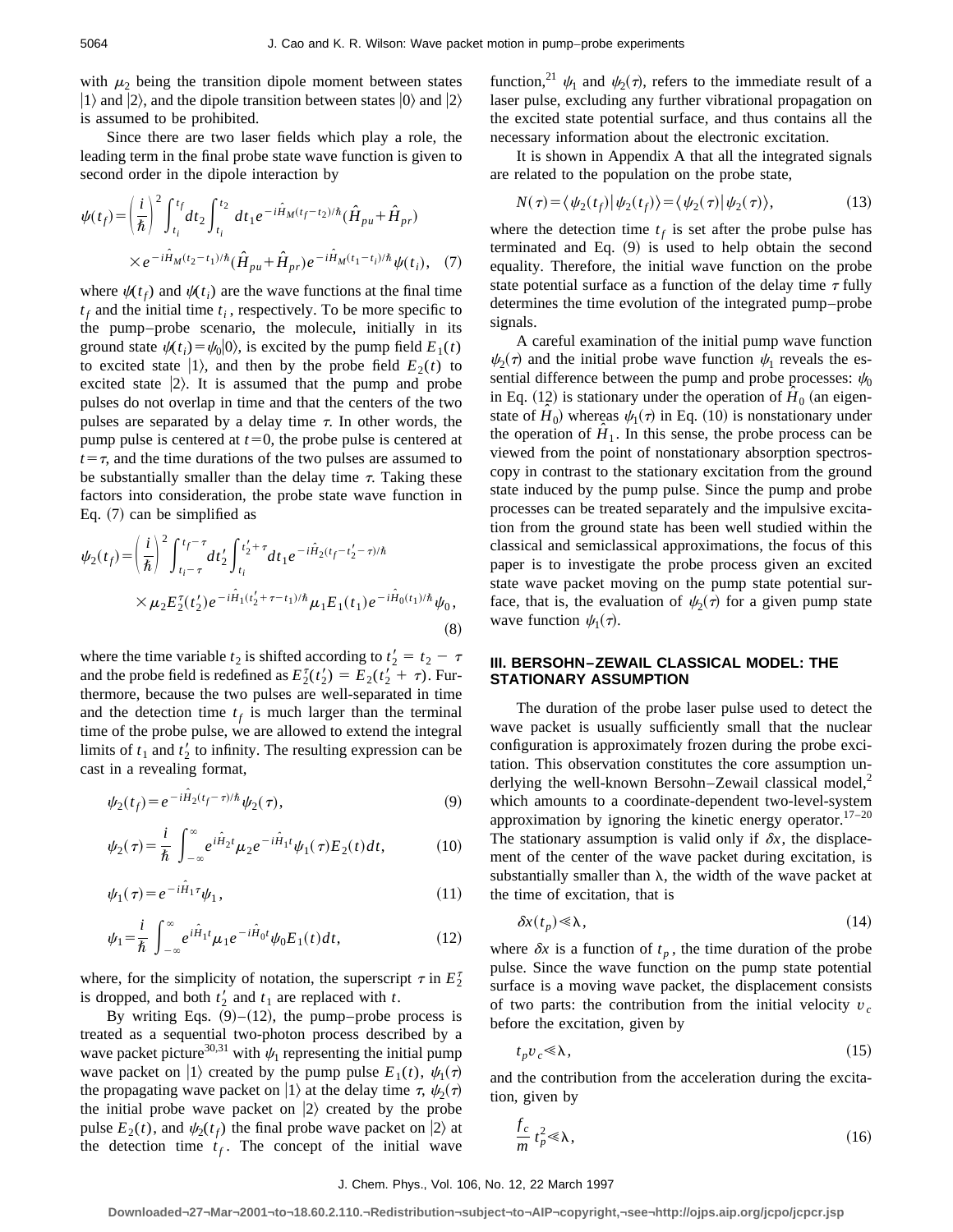where  $f_c$  is the force due to the potential difference in the Franck–Condon region. The condition in Eq.  $(15)$  is selfevident whereas the condition in Eq.  $(16)$  is confirmed in Appendix B by making use of the displaced harmonic oscillator model. Both conditions are satisfied if the motion of the wave packet is slow and the coordinate dependence of the potential difference is weak.

Under the frozen wave packet assumption, the kinetic energy operator is ignored in Eq.  $(10)$ , resulting in the initial probe state wave function as

$$
\psi_2(\tau) = \frac{i}{\hbar} \int_{-\infty}^{\infty} e^{i\omega(x)t} \mu_2 E_2(t) dt \psi_1(\tau), \qquad (17)
$$

where the coordinate-dependent frequency  $\hbar \omega(x)$ , or  $U(x)$ , is the potential difference between excited states  $|1\rangle$  and  $|2\rangle$ ,

$$
U(x) = \hbar \omega(x) = V_2(x) - V_1(x). \tag{18}
$$

With the Fourier transformation of the electric field defined as

$$
\widetilde{E}(\omega) = \int_{-\infty}^{\infty} E(t) e^{i\omega t} dt,
$$
\n(19)

the expression for the integrated pump–probe signal, Eq.  $(13)$ , becomes

$$
N(\tau) = \frac{1}{\hbar^2} \left\langle \psi_1(\tau) \left[ \left[ \mu_2(x) \right]^2 \right] \tilde{E}_2[\omega(x)]^2 \right| \psi_1(\tau) \left\rangle, \quad (20)
$$

which represents the central result of the Bersohn–Zewail classical model.<sup>1,2,8</sup>

For illustration, we take the example of a chirped Gaussian pulse defined as

$$
E_G(t) = E_0 \exp\left[-\frac{(t - t_0)^2}{2t_p^2} - i\omega_0(t - t_0) - ic\frac{(t - t_0)^2}{2}\right],
$$
\n(21)

where five parameters are employed to characterize the light pulse: an amplitude  $E_0$ , a carrier frequency  $\omega_0$ , a temporal center  $t_0$ , a temporal width  $t_p$ , and a linear chirp rate  $c$ , respectively. From Eq.  $(19)$ , the corresponding power spectrum reads

$$
P(\omega) = |\widetilde{E}_G(\omega)|^2 = P_0 \exp\left[-\frac{(\omega - \omega_0)^2}{\Gamma^2}\right],\tag{22}
$$

where the magnitude is  $P_0 = 2 \pi t_p E_0^2 / \Gamma$  and the bandwidth is defined as

$$
\Gamma^2 = c^2 t_p^2 + \frac{1}{t_p^2},\tag{23}
$$

which is related to the full width half maximum of the power spectrum by  $\Delta \omega_{\text{FWHM}} = 2\sqrt{\ln 2\Gamma}$ .

It can be seen from Eqs.  $(20)$  and  $(22)$  that the probe pulse opens a window on the pump state potential surface and transfers the population within the window into the pump–probe signal. To determine the size of this window, namely the spatial resolution, we expand the coordinatedependent frequency  $\omega(x)$  to linear order in *x*, giving

$$
\omega(x) = \omega_0 + g(x - x_0) + \cdots,\tag{24}
$$

where  $\omega_0$  is the carrier frequency of the probe pulse,  $x_0$  is the Franck–Condon point corresponding to the carrier frequency, i.e.,  $w_0 = w(x_0)$ , and *g* is the linear coefficient of the Taylor expansion of  $\omega(x)$  at  $x_0$ . For a transform limited Gaussian pulse, i.e.,  $c=0$ , Eq.  $(20)$  becomes

$$
N(\tau) = \frac{P_0}{\hbar^2} \langle \psi_2(gt) | [gm_2(x)]^2
$$
  
× $\exp[-g^2 t_p^2 (x - x_0)^2] | \psi_2(\tau) \rangle$ , (25)

which defines the spatial resolution as

$$
\alpha = \frac{1}{gt_p}.\tag{26}
$$

In order to abstract valuable information about the spatial distribution of the wave packet from the pump–probe signal, the spatial resolution of the signal must be smaller than the characteristic width of the molecular wave packet, that is,

$$
\alpha \ll \lambda, \tag{27}
$$

or

$$
t_p \gg \frac{1}{g\lambda},\tag{28}
$$

implying that a pulse of long time duration is preferred. On the other hand, Eqs.  $(15)$  and  $(16)$  require the pulse to be short enough that the displacement of the wave packet during the excitation is substantially smaller than the width of the wave packet. Consequently, there exists an optimal pulse duration which gives the best compromise between these two opposing factors. In next section, this optimal pulse duration will be determined by a rigorous analysis.

The above formulation parallels the analysis of the pump process in the classical approximation, $21$  since the moving wave packet is treated as frozen just as in the case of the excitation from the ground state. To reflect the special features of the probe process, one must take into account the crucial difference that the wave function on the excited state potential surface is in motion whereas the wave function on the ground state potential surface is at rest. This consideration leads to the nonstationary analysis of the next section.

## **IV. GENERALIZED BERSOHN–ZEWAIL MODEL: NONSTATIONARY ANALYSIS**

To investigate the effects of the initial motion of the delayed pump wave packet on the probe signal, we will lift the stationary assumption imposed by the frozen wave packet approximation. To begin, the quantum propagator is split into the kinetic energy and potential energy parts by making use of an operator identity

$$
e^{i\hat{H}t} = e^{i(\hat{K} + \hat{V})t} = e^{i\hat{K}t/2} \exp[i\hat{V}t + O(t^3)]e^{i\hat{K}t/2}, \tag{29}
$$

which is accurate to the third order in time. Then, the initial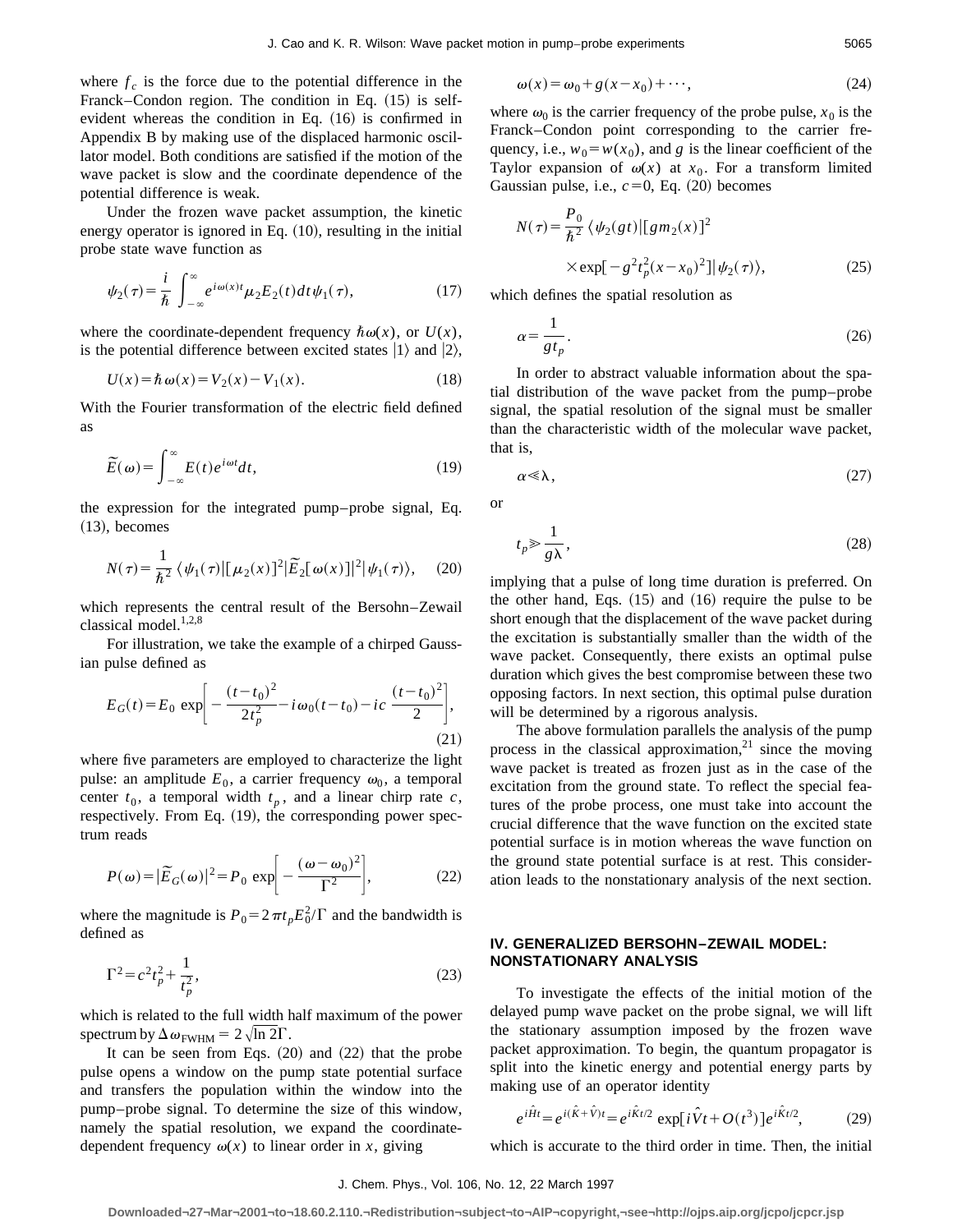probe state wave function in Eq.  $(10)$  can be rewritten as

$$
\psi_2(\tau) \approx \frac{i}{\hbar} \int_{-\infty}^{\infty} e^{i\hat{K}t/2} e^{i\hat{U}t} e^{-i\hat{K}t/2} E_2(t) dt \psi_1(\tau), \tag{30}
$$

where  $\hat{U} = \hat{V}_2 - \hat{V}_1$  is the potential difference, the transition dipole moment is taken as a constant,  $\mu=1$ , and  $\hbar$  is omitted for simplicity of presentation. If the potential energy operator *Uˆ* and the kinetic energy operator *Kˆ* are allowed to commute, the two free particle operators  $e^{i\hat{K}t}$  and  $e^{-i\hat{K}t}$  in Eq.  $(30)$  cancel each other and the classical result in Eq.  $(17)$  is recovered. Therefore, Eq.  $(30)$  represents a more accurate and general description of impulsive excitation and detection processes than the classical treatment discussed above.

In the probe process, the constant velocity motion of the wave packet is usually the dominant factor in comparison to the net acceleration, implying that Eq.  $(15)$  is a more stringent constraint on the pulse duration than Eq.  $(16)$ . Since Eq. (30) takes into account the constant motion of the wave packet, the constrain of Eq.  $(15)$  can be removed while the condition in Eq.  $(16)$  remains imposed. To satisfy Eq.  $(16)$ , assumptions are made in writing Eq.  $(30)$  that  $(i)$  the probe pulse is relatively short and (ii) the wave packet is located in a relatively flat region on both the pump and probe state potential surfaces such that the centroid velocity of the wave packet remains constant during excitation.

In Eq. (30), the first free particle operator  $e^{-iKt/2}$  propagates the delayed wave function  $\psi_1(\tau)$  forward for time  $t/2$ , whereas the second free particle operator  $e^{i\hat{K}t/2}$  propagates backward for time  $t/2$  along with the phase factor  $e^{i\hat{U}t}$ . Therefore, if it were not for the phase factor, the two kinetic energy propagators would cancel, giving rise to the classical approximation. To perform these operations explicitly, let us consider the simple case of a Gaussian wave packet defined as

$$
\psi_1(\tau) = \frac{1}{(\pi \lambda^2)^{1/4}} \exp\bigg[ -\frac{(x - x_c)^2}{2\lambda^2} + i \frac{p_c(x - x_c)}{\hbar} \bigg], \quad (31)
$$

where  $x_c$ ,  $v_c$ , and  $p_c$  are the position, velocity, and momentum of the center of the molecular wave packet in phase space, respectively. Here, the position, velocity, and momentum are measured at the delay time  $\tau$  and are thus functions of  $\tau$  implicitly. It is shown in Appendix C that, under the condition of  $\hbar t/m \ll \lambda^2$ , the free particle propagation of a Gaussian wave packet retains the Gaussian functional form and can be expressed by classical dynamical quantities. In addition, we adopt the linear expansion of the potential difference as in Eq.  $(24)$ . After substituting Eqs.  $(24)$  and  $(30)$ into Eq.  $(31)$  and applying the free particle propagation in Eq.  $(C7)$  twice, we have

$$
\psi_2(\tau) = \frac{i}{\hbar} \int_{-\infty}^{\infty} e^{i\omega_0 t} E_2(t) \Psi(\tau, t) dt,
$$
\n(32)

$$
\Psi(\tau,t) = e^{i\hat{K}t/2} e^{igxt} e^{-i\hat{K}t/2} \psi_1(\tau)
$$
\n
$$
= \frac{1}{(\pi\lambda^2)^{1/4}} \exp\left[-\frac{(x-x_c)^2}{2\lambda^2} + ip_c(x-x_c) + igxt + i\frac{v_cgt^2}{2}\right].
$$
\n(33)

The last term in Eq.  $(33)$  reflects the coupling between the nuclear motion and the potential difference  $\hat{U}$ . Consequently, the expression for the signal, Eq.  $(13)$ , can be expressed as

$$
N(\tau) = \int dt \int dt' \int dx e^{i\omega_0(t-t')} E(t) E^*(t')
$$
  
 
$$
\times \Psi(\tau, t) \Psi^*(\tau, t'), \qquad (34)
$$

which, after the integration over the spatial coordinate, becomes

$$
N(\tau) = \int dt \int dt' E(t) E^*(t') \exp\{- (\lambda g s)^2 + ig s (2x_c + v_c t + v_c t' - 2x_0) \},
$$
 (35)

with  $2s = t - t'$  and  $\hbar \omega_0 = U(x_0)$ . Here, both  $x_c$  and  $v_c$  are implicit functions of the delay time  $\tau$ . To be consistent with the analytical nature of this analysis, various functional forms of the probe field, such as a Lorentzian spectral intensity, an exponential-decay field, and a Gaussian pulse, can be used for the evaluation of Eq.  $(35)$ .

For illustration, the Gaussian form of the light pulse defined in Eq.  $(21)$  is substituted into Eq.  $(35)$  and the double time integrals are completed, resulting in

$$
N(\tau) \propto \frac{1}{\Lambda} \exp\left[-\frac{1}{\Lambda^2} (x_c - x_0)^2\right],
$$
 (36)

where  $\Lambda$  measures the spatial dependence of the probe signal, given by

$$
\Lambda^{2} = \lambda^{2} + \frac{1}{g^{2}t_{p}^{2}} + t_{p}^{2} \left( v_{c} - \frac{c}{g} \right)^{2}.
$$
 (37)

 $\Lambda^2$  characterizes the decay of the probe signal as the center of the wave packet moves out of the probe window, or equivalently, the sensitivity of the probe signal with respect to the change in its carrier frequency.

By comparison with the functional form of the Gaussian wave packet in Eq.  $(21)$ , the first term in Eq.  $(37)$  is recognized as the width of the wave packet being detected and the rest of the terms in Eq.  $(37)$  define the spatial resolution of the signal,

$$
\alpha^2 = \frac{1}{g^2 t_p^2} + t_p^2 (v_c - c/g)^2,
$$
\n(38)

which, as stated earlier, determines the size of the probe window. The smaller  $\alpha$  is, the more accurate is the one-toone correspondence between the carrier frequency of the probe pulse and the centroid position of the wave packet being probed, and consequently the more prominent are the peaks of the probe signal. Therefore, the optimization of the

where

#### J. Chem. Phys., Vol. 106, No. 12, 22 March 1997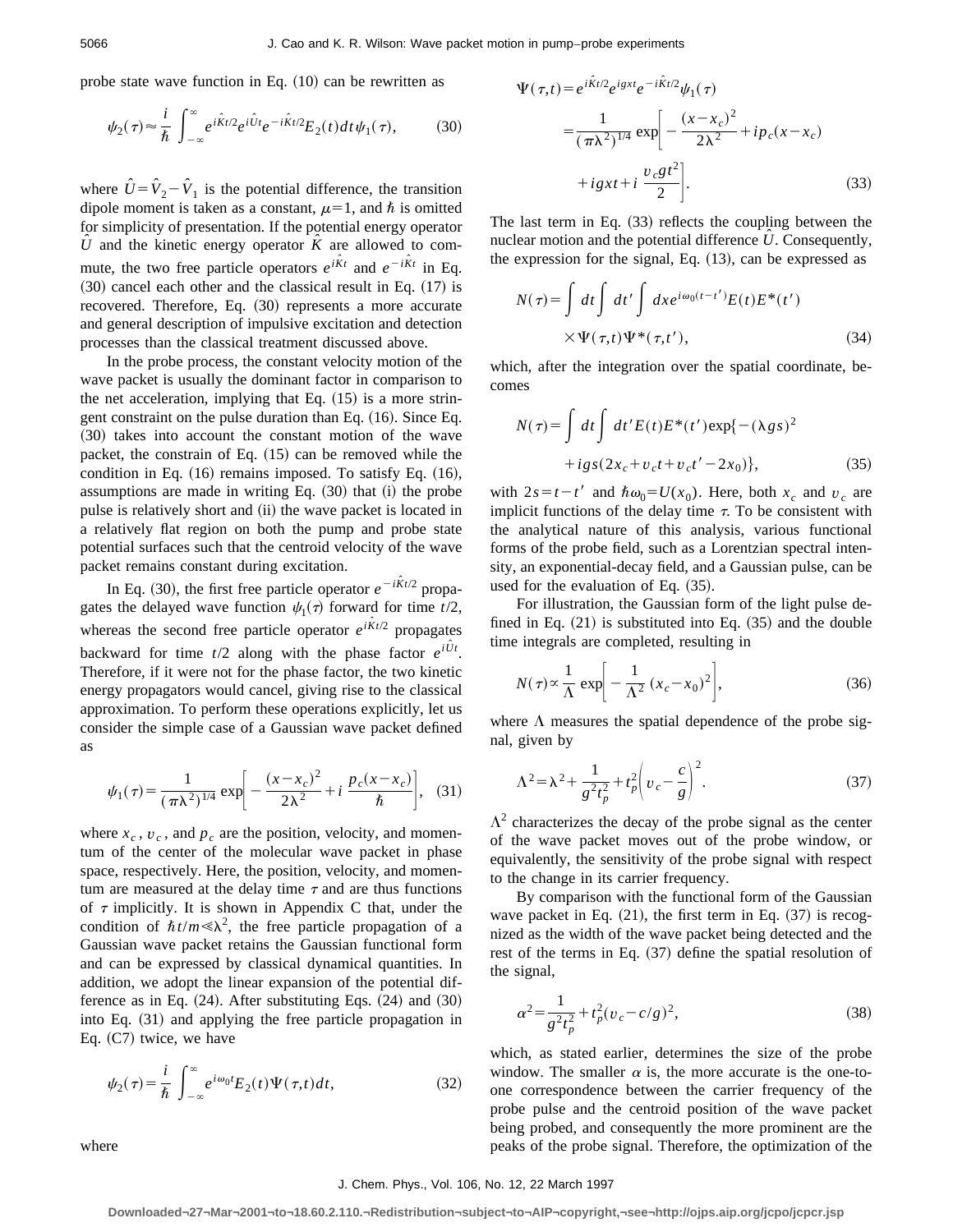pump–probe signal is equivalent to the minimization of the spatial resolution,  $\alpha$ . We now explicitly consider transformlimited and chirped laser pulses.

 $(1)$  For a transform-limited laser pulse,  $c=0$ , the spatial resolution in Eq.  $(38)$  becomes

$$
\alpha^2 = \frac{1}{t_p^2 g^2} + t_p^2 v_c^2.
$$
\n(39)

By minimizing  $\alpha$ , we find an optimal pulse duration

$$
t_p^2 = \frac{1}{g v_c},\tag{40}
$$

which has been argued in the previous section within the classical model.

 $(2)$  As seen from Eq.  $(38)$ , the primary condition for minimizing the spatial resolution of a chirped probe pulse is

$$
c = v_c g, \tag{41}
$$

meaning that the shift of the carrier frequency with time shall follow the motion of the wave packet as predicted by Sterling *et al.*<sup>13</sup> With the chirp rate given as above, the spatial resolution becomes

$$
\alpha = \frac{1}{t_p g} \ll \lambda, \tag{42}
$$

which is minimized by increasing the pulse duration. On the other hand, the constraint in Eq.  $(16)$  still applies, which together with Eq.  $(42)$  again leads to an optimal value of pulse duration.

Hence, the nonstationary semiclassical analysis not only confirms the argument of the classical model quantitatively, but also provides new insights unavailable in the strictly classical framework. The semiclassical analysis presented in this section and the classical analysis discussed in last section can also be applied to a wide range of nonlinear impulsive processes, such as multiphoton pump–probe absorption and stimulated Raman scattering. In Appendix D, we analyze off-resonant two-photon absorption with the help of the classical model and find that under the frozen wave packet assumption the two-photon process can be approximately treated as a single photon process with an effective excitation laser pulse with double the carrier frequency, double the linear chirp rate, and the square of the field amplitude.

To verify the analysis in this section, a numerical procedure is required to optimize the probe resolution under certain constraints, that is, the optimization of the probe process. Therefore, the optimization formulation in next section and in Appendix E serves not only the goal of the optimal quantum control of matter wave packets by tailored laser pulses but also as a means to test our theory for detecting wave packet motion in pump–probe experiments.

### **V. OPTIMIZATION OF PUMP–PROBE SIGNALS**

As described in Sec. III, the general optimization procedure for a sequential multiphoton process can be formulated with the help of optimal quantum control theory. We now focus on the pump–probe process, a sequential two-photon excitation. As pointed out earlier, the physical quantity of interest is the population on the probe state,  $N(\tau)$  in Eq. (13), which defines the target operator to be the identity operator  $\hat{A} = \hat{I}_2$  defined on the probe state potential surface. The molecule is assumed to be initially in a pure state  $\rho_0=|\psi_0\rangle\langle\psi_0|$  on the ground electronic state manifold. Applying Eq.  $(E 11)$  in Appendix E to the pump–probe process as described above, we have the optimization equation for the probe field,

$$
\int_{t_0}^{t_i} dt'_2 \langle \psi_1(t_2) | G_2^+(t_f - t_2) G_2(t_f - t_2) | \psi_1(t'_2) \rangle E_2(t'_2)
$$
  
=  $\eta_2 E_2(t_2)$ , (43)

where the pump state wave function  $\psi_1(t_2)$  is

$$
\psi_1(t_2) = G_1(t_2 - t_1) \cdot G_0(t_1 - t_i) \psi_0, \tag{44}
$$

and the optimization equation for the pump field,

$$
\int_{t_i}^{t_f} dt_1 \langle G_0(t_1 - t_i) \psi_0 | A_1(t_1, t_1') | G_0(t_1' - t_i) \psi_0 \rangle E_1(t_1')
$$
  
=  $\eta_1 E_1(t_1)$ , (45)

where the target for the pump field is

$$
A_1(t_1, t_1') = G_1^+(t_2 - t_1) : G_2^+(t_f - t_2) G_2(t_f - t_2) : G_1(t_2 - t_1).
$$
\n(46)

The colon in the above equation represents an electric excitation as defined in Eq.  $(E4)$ . Notice that the eigenequation for the probe field  $E_1(t)$  depends implicitly on the pump field  $E_2(t)$ , and vice versa. Hence, Eqs.  $(43)$  and  $(45)$  are solved independently for a given input; the resulting optimal fields are then used as the input for the next iteration, and this procedure is repeated until convergence is reached. Similar optimization procedures have been proposed before by Yan. $^{11}$ 

To be relevant to the theme of this paper, we will further limit the optimization to the probe process. To this end, we make use of the concept of the initial wave function introduced in Sec. II and rewrite Eq.  $(43)$  as

$$
\int_{t_i}^{t_f} M(t, t') E_2(t') dt' = \eta_2 E_2(t), \tag{47}
$$

where the material response matrix reads

$$
M(t,t') = \langle \psi_1(\tau)G_1(t)G_2(t_f-t) | G_2(t_f-t')
$$
  
× $G_1(t')\psi_1(\tau)$ , (48)

with the initial wave function on the excited state at the delay time  $\tau$ ,  $\psi(\tau)$ , defined by Eq. (12). As argued in Sec. IV, for a given wave packet moving on the pump state surface, the optimization of the pump–probe signal is equivalent to the optimization of the probe resolution. In particular, we will investigate the relation between the linear chirp rate of the optimal probe pulse and the centroid velocity of the molecular wave packet. $^{13}$ 

To simplify the analysis, the pump state potential is taken as a constant,  $V_1=0$ , the probe state potential is taken as a linear harmonic oscillator,  $V_2 = m\omega^2 x/2$ . The probe state wave function then takes the Gaussian form,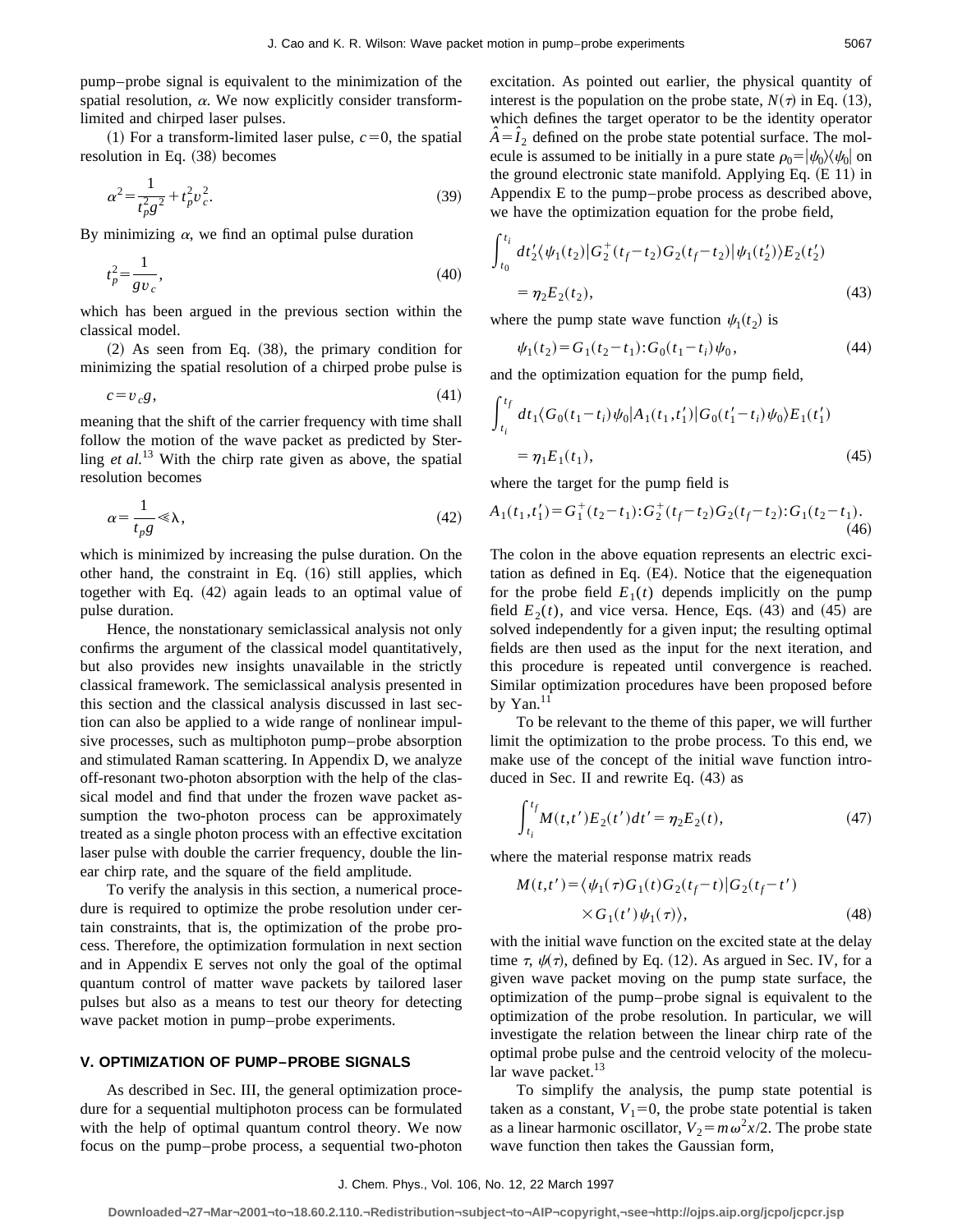

FIG. 2. Contours plots of the Wigner transformation of the optimal probe fields for the wave packet of  $x_c = 2$  and  $v_c = 0$  in (a), for  $x_c = 1$  and  $v_c = 1$  in (b), for  $x_c=0$  and  $v_c=2$  in (c), and for  $x_c=6$  and  $v_c=-2$  in (d), respectively.

$$
\psi_1(t) = \frac{1}{(\pi \lambda^2)^{1/4}} \exp\left[-\frac{(x - x_c - v_c t)^2}{2\lambda^2} + i\frac{p_c(x - x_c - v_c t/2)}{\hbar}\right],
$$
\n(49)

which is shown to satisfy the Schrödinger equation in Appendix C. Here, all nonessential parameters,  $m$ ,  $\omega$ ,  $\lambda$ , and  $\hbar$ , assume the unit value. The initial position of the wave packet  $x_c$  has been adjusted according to its initial velocity  $v_c$  so that the probe window is approximately set at  $x_0=2$  corresponding to a carrier frequency of  $\omega_0=2$ . The probe state propagator  $G_2$  in Eq. (48) can be obtained in a closed from for the harmonic oscillator potential and the coordinate integration of the response function in Eq.  $(48)$  can be performed analytically. The time range for the probe pulse is  $t_i=0$  and  $t_f$ =3, and the response matrix is evaluated on a time grid of  $dt$ =0.03. Then the discretized material response matrix is diagonalized and the optimal electric field thus obtained.

The Fourier transformation of the Gaussian pulse of Eq.  $(21)$  can be expressed as

$$
E_G(\omega) = E_0 \sqrt{\frac{\pi t_p^2}{1 + i c t_p^2}} \exp \left[ i \omega t_0 - \frac{(\omega - w_0)^2}{2\Gamma^2} - i c' \frac{(\omega - w_0)^2}{2} \right],
$$
\n(50)

where  $c<sup>3</sup>$  is the linear chirp rate in the frequency domain, which is related the linear chirp rate in the time domain  $by<sup>21</sup>$ 

$$
c' = \frac{ct_p^2}{\Gamma^2}.\tag{51}
$$

The chirp of a laser pulse describes the correlation between frequency and time, which cannot be deduced from the temporal envelope or the power spectrum. The electric field can be represented in the Wigner transformation form, $^{10}$ 

$$
F(t,\omega) = \int_{-\infty}^{\infty} d\tau e^{-i\omega\tau} E^*(t+\tau/2) E(t-\tau/2), \qquad (52)
$$

which reduces to the power spectrum  $|E(\omega)|^2$  when integrated over the time variable and reduces to the temporal field strength  $|E(t)|^2$  when integrated over the frequency variable. Substituting the Gaussian field Eq.  $(21)$  into Eq.  $(52)$ , we have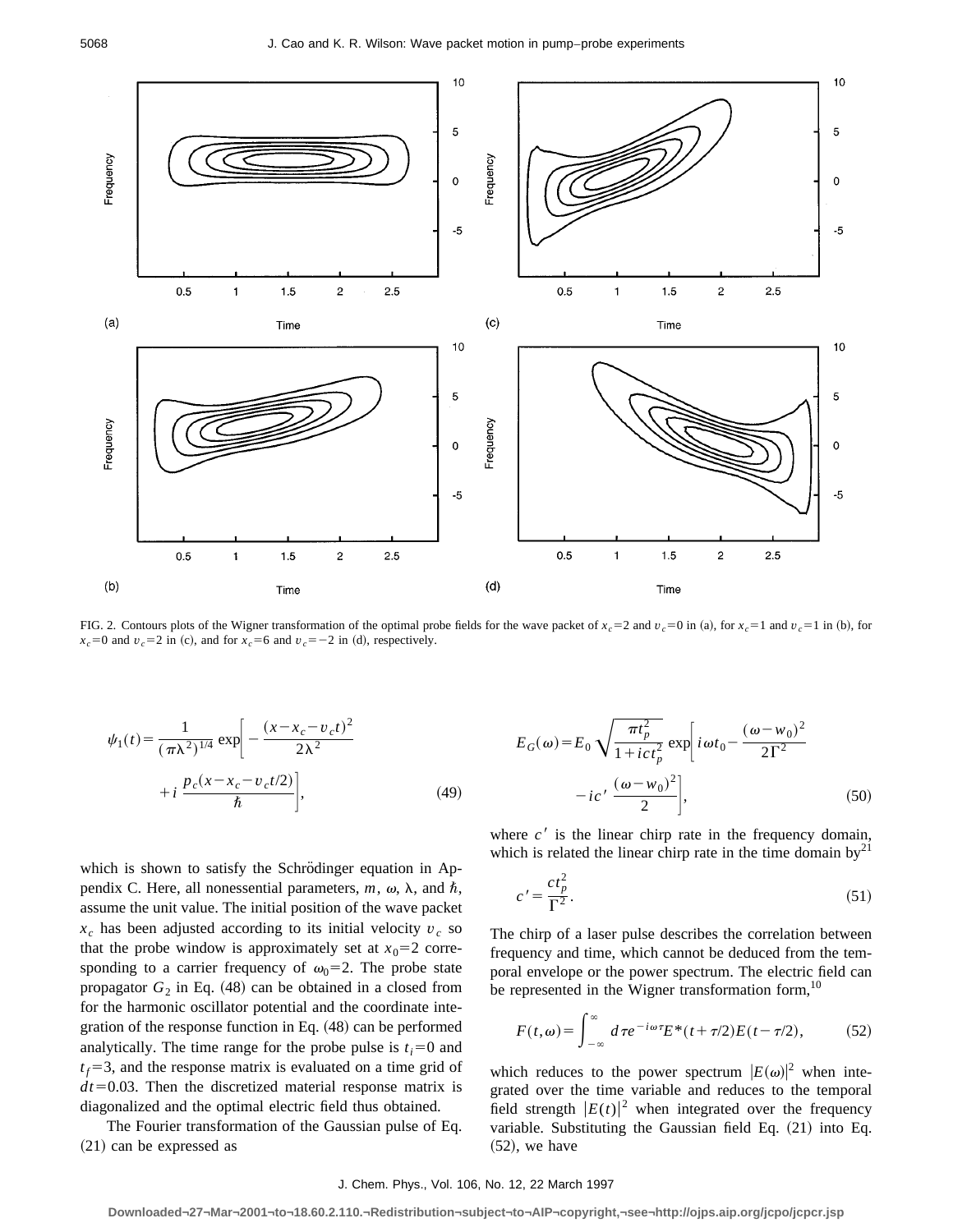$$
F_G(t,\omega) = E_0^2 \exp\left\{-\frac{(t-t_0)^2}{t_p^2} - t_p^2[(\omega-\omega_0) - c(t-t_0)]^2\right\},\tag{53}
$$

which clearly shows that the center of the frequency  $\omega_0 + c(t - t_0)$  shifts at the rate of the linear chirp *c*. Generally speaking, on the  $F(t, \omega)$  contour diagram, there is a center frequency at each time, these centers form a principal axis of the contour plot as a function of time, and the slope defined as the tangent formed by this principal axis and the time axis is equal to the time domain linear chirp rate.

The contours of the Wigner transform of the optimal fields are shown for various molecular wave packets,  $x_c = 2$ and  $v_c = 0$  in Fig. 2(a),  $x_c = 1$  and  $v_c = 1$  in Fig. 2(b),  $x_c = 0$ and  $v_c$  = 2 in Fig. 2(c), and  $x_c$  = 6 and  $v_c$  = -2 in Fig. 2(d). As can be seen from the slopes of the contours in these figures, the optimal probe pulse for a stationary wave packet is a transform limited pulse, the optimal probe pulse for a molecular wave packet moving to the right has a positive linear chirp rate, and the optimal probe pulse for a molecular wave packet moving to the left has a negative linear chirp rate, as expected from our analysis. In fact, the linear chirp rates are  $c=0$  in Fig. 2(a),  $c=2$  in Fig. 2(b),  $c=4$  in Fig. 2(c), and  $c=-4$  in Fig. 2(d), which agree exactly with the prediction in Eq.  $(41)$ .

# **VI. CONCLUSION**

The Bersohn–Zewail classical model in Sec. III is generalized to a nonstationary analysis in Sec. IV, and this is used to theoretically verify the correlation between the chirp of the optimal probe pulse and the motion of the molecular wave packet being probed, as discussed by Sterling, Zadoyan, and Apkarian.<sup>13</sup> With Eq.  $(41)$ , information can be learned from a generalization of pump–probe experiments, with the coordinate of the molecule being measured by the carrier frequency and the velocity corresponding to the molecular coordinate measured by the linear chirp rate of the optimal laser pulse. Consequently, by tailoring the probe laser pulse to yield the highest signal peak, the trajectory of the molecular wave packet can be mapped out in phase space. Such experimental techniques may be useful in studying molecular dynamics during chemical reactions as well as vibrational relaxation and dephasing in condensed phases.

To test the validity of our semiclassical prediction of the optimal probe pulse, we apply quantum optimal control theory and find excellent agreement. The general multiphoton quantum control formulation given in Appendix E is not limited to a single photon process. For example, the twopulse formulation for the pump–probe process can be used to maximize the yield of product at a target time in the context of quantum control. It will be interesting to compare the result obtained from the two-pulse optimization and the result from a single-pulse optimization.

#### **ACKNOWLEDGMENT**

We thank Dr. Chris Bardeen for his help with respect to the latest experimental developments on this subject.

## **APPENDIX A: INTEGRATED PUMP–PROBE SIGNALS**

The derivation and definitions in this appendix follow closely the review paper<sup>8</sup> by Lee on this subject. In pump– probe experiments, the fluorescence signal or the yield of photofragments from the second excited (probe) state are measured as a function of the pump–probe delay time,  $\tau$ . Theoretically, all integrated pump–probe (IPP) signals can be described by two kinds of quantities: the total energy loss per unit area by the probe pulse, also known as the integrated pump–probe energy (IPPe) signal, defined by

$$
I(\tau) = \frac{1}{2\pi} \int_{-\infty}^{\infty} I_{pr}(\omega, \tau) d\omega,
$$
 (A1)

and the total photon loss per unit area by the probe pulse, also known as the integrated pump–probe photon  $(IPPp)$  signal, defined by

$$
N(\tau) = \frac{1}{2\pi} \int_{-\infty}^{\infty} \frac{I_{pr}(\omega, \tau)}{\hbar \omega} d\omega.
$$
 (A2)

Here,  $I_{pr}(\omega, \tau)$  is the change in spectral intensity given by

$$
I_{pr}(\omega,\tau) = \frac{z\rho_0}{3n_0} \operatorname{Im}[\omega \widetilde{E}_2^*(\omega) P_3(\omega,\tau)],\tag{A3}
$$

where *z*,  $\rho_0$ , and  $n_0$  are the length, number density, and index of refraction of the sample being measured,  $P_3$  is the thirdof refraction of the sample being measured,  $P_3$  is the third-order polarization, and  $\tilde{E}_2(\omega)$  is the Fourier transformation of the probe field.

The molecule, initially in the ground state, is first excited to the intermediate excited state by the pump pulse,  $E_1(t)$ , and after a delay time  $\tau$  is excited to the probe state by the probe pulse,  $E_2(t)$ . As in Sec. II, we assume that there is no overlap between the two pulses and all dephasing and relaxation is ignored. Then the third-order polarization can be explicitly written as

$$
P_3(t,\tau) = \frac{1}{\hbar} \int_{-\infty}^t dt' E_2(t') \langle \psi_1(t' + \tau) | e^{i\hat{H}_1(t - t')/\hbar} \times \mu_2 e^{i\hat{H}_2(t - t')/\hbar} \mu_2 | \psi_1(t + \tau) \rangle, \tag{A4}
$$

where the pump state wave function  $\psi_1(t+\tau)$  is defined as

$$
\psi_1(t+\tau) = e^{i\hat{H}_1(t+\tau)/\hbar} \psi_1 = e^{i\hat{H}_1 t/\hbar} \psi_1(\tau), \tag{A5}
$$

with  $\psi_1(\tau)$  given by Eq. (11) and  $\psi_1$  given by Eq. (12). Substitution of Eqs.  $(A4)$  and  $(A3)$  into Eq.  $(A2)$  leads to

$$
N(\tau) = \frac{z\rho_0}{n_0\hbar 6\pi} \operatorname{Im} \int_{-\infty}^{\infty} E_2^*(\omega) P_3(\omega, \tau) d\omega
$$
  

$$
= \frac{z\rho_0}{3n_0\hbar} \operatorname{Im} \int_{-\infty}^{\infty} E_2^*(t) P_3(t) dt
$$
  

$$
= \frac{z\rho_0}{3n_0\hbar^2} \operatorname{Re} \int_{-\infty}^{\infty} dt \int_{-\infty}^t dt' E_2^*(t) E_2(t')
$$
  

$$
\times \langle \psi_1(t+\tau) | \mu_2 e^{i\hat{H}_2(t-t')/\hbar} \mu_2 | \psi_1(t'+\tau) \rangle. \tag{A6}
$$

#### J. Chem. Phys., Vol. 106, No. 12, 22 March 1997

**Downloaded¬27¬Mar¬2001¬to¬18.60.2.110.¬Redistribution¬subject¬to¬AIP¬copyright,¬see¬http://ojps.aip.org/jcpo/jcpcr.jsp**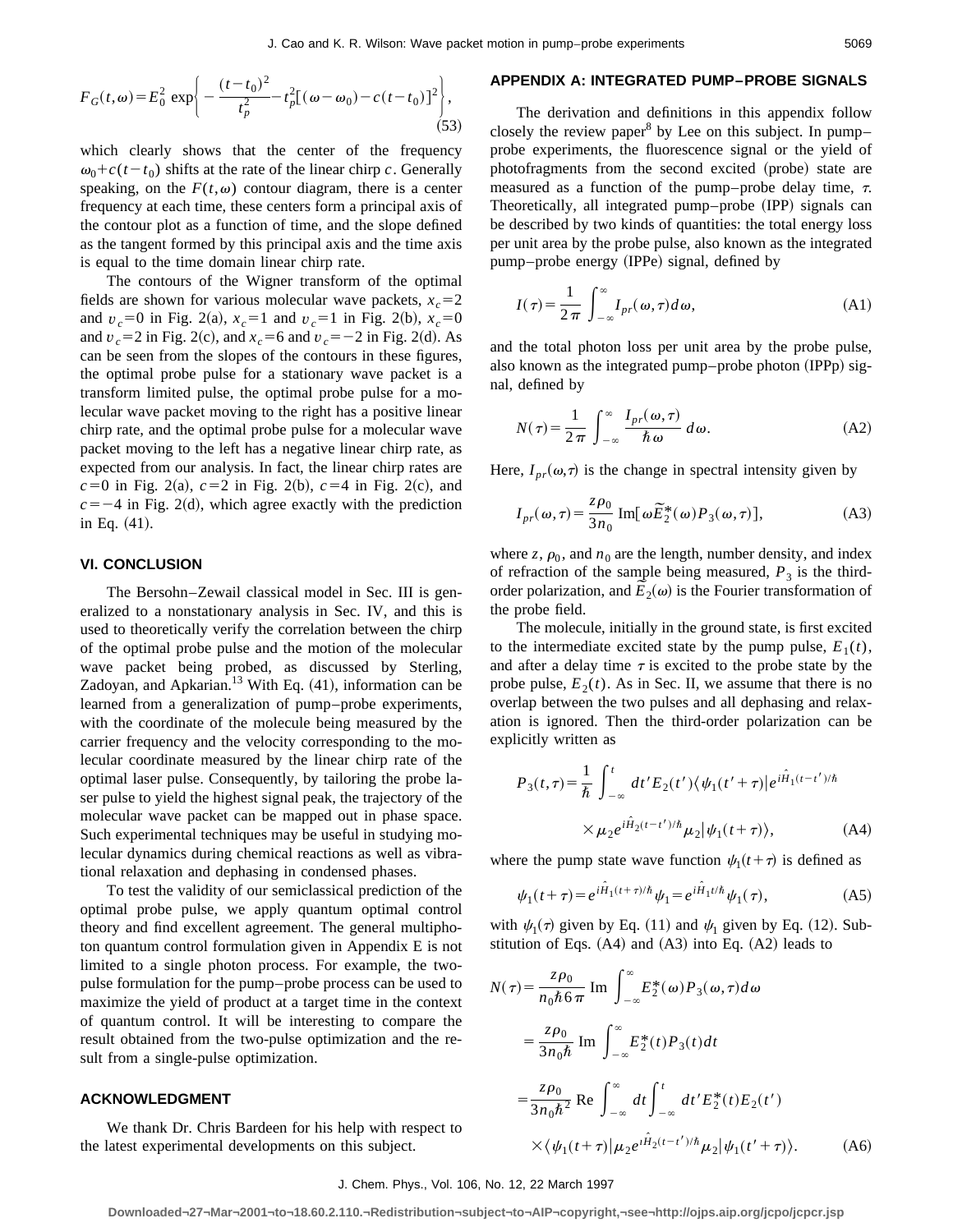Then, by writing the real part in Eq.  $(A6)$  as the sum of the integrand and its complex conjugate and making use of the definition in Eq.  $(10)$ , we arrive at the explicit expression for the IPPp signal,

$$
N(\tau) = \frac{z\rho_0}{6n_0} \langle \psi_2(\tau) | \psi_2(\tau) \rangle, \tag{A7}
$$

which is exactly Eq.  $(13)$ , except for a constant prefactor. Finally, under the assumption that  $H_1$  commutes with  $\mu_2$ , Eq.  $(A1)$  for the IPPe signal can be reduced to

$$
I(\tau) = \frac{z\rho_0}{6n_0} \langle \psi_2(\tau) | (\hat{H}_2 - \hat{H}_1) | \psi_2(\tau) \rangle.
$$
 (A8)

## **APPENDIX B: VALIDITY OF THE FROZEN WAVE PACKET APPROXIMATION**

As explained in Sec. III, the displacement of the molecular wave packet during excitation consists of a contribution from the initial velocity, Eq.  $(15)$ , and a contribution from the net acceleration, Eq.  $(16)$ . Here, the initial wave function of a displaced harmonic oscillator is solved to demonstrate the validity of the frozen wave packet approximation for the excitation of the ground state by a pump pulse.

To begin, the system is initially in the ground state of a displaced harmonic oscillator,

$$
\psi_0 = \frac{1}{(\pi \lambda^2)^{1/4}} \exp \left[ -\frac{(x+d)^2}{2\lambda^2} \right],
$$
 (B1)

where  $\lambda$  is the Gaussian width defined as  $\lambda^2 = \hbar/m\omega$ , with  $\omega$ being the frequency of the oscillator, and *d* is the displacement between the ground and excited state harmonic oscillators. The quantum propagator of this system can be expressed in a closed form as

$$
e^{i\hat{H}_1 t} \psi_0 = \frac{1}{(\pi \lambda^2)^{1/4}} \exp \bigg[ -\frac{(x - x_t)^2}{2\lambda^2} + \frac{ip_t(x - x_t)}{\hbar} + i\gamma_t \bigg],\tag{B2}
$$

where

$$
p_t = -\omega d \sin(\omega t),\tag{B3}
$$

$$
x_t = -d\,\cos(\omega t),\tag{B4}
$$

and

$$
\gamma_t = \frac{\omega^2 d^2}{4} \sin(2\omega t) + (\omega_{10} + \omega/2)t,
$$
 (B5)

with  $\omega_{10}$  being the transition frequency between the excited and ground states. For simplicity, the mass *m* and the Planck constant  $\hbar$  are not explicitly included in the above expressions.

According to Eq.  $(12)$ , the initial excited state wave function is expressed as

$$
\psi_1 = i\mu \frac{1}{(\pi\lambda^2)^{1/4}} \int_{-\infty}^{\infty} e^{S(t)} E(t) dt,
$$
 (B6)

where the exponential part is

$$
S(t) = -\frac{1}{2\lambda^2} \left( y - \frac{d\omega^2 t^2}{2} \right)^2 - iy \ d\omega^2 t + i \ \frac{d^2 \omega^2 t}{2} + \omega_{10} t,
$$
\n(B7)

with  $y=x+d$  and the transition dipole moment  $\mu$  being a constant. To be consistent with the quadratic form of the harmonic oscillator propagator, the electric field takes the functional form of a Gaussian,

$$
E(t) = E_0 e^{-t\omega_{10}t} \exp\left(\frac{-t^2}{2t_p^2}\right) + \text{c.c.},\tag{B8}
$$

where  $t_p$  is the time duration of pulse and c.c. denotes the complex conjugate. After substituting the Gaussian field of Eq.  $(B8)$  into Eq.  $(B6)$  and performing the time integration, we have

$$
\psi_1 = \exp\left[ -\frac{(d^2 \omega^2/2 - y \ d\omega^2)^2}{2(1/t_p^2 - y \ d\omega^2/\lambda^2)} - \frac{y^2}{2\lambda^2} \right]
$$
  
\n
$$
\approx \exp\left[ -\frac{U^2}{2\Gamma^2} - \frac{y^2}{2\lambda^2} \right],
$$
 (B9)

where  $\Gamma = 1/t_p$  and *U* is the potential difference. The last equality in Eq.  $(B9)$  gives rise to the classical result and is justified if

$$
\frac{1}{t_p^2} \gg \frac{\omega^2 y d}{\lambda} \approx \omega^2 d\lambda, \tag{B10}
$$

where  $y$  is in the order of the Gaussian width  $\lambda$ . With the introduction of  $f_c = m \omega d$  as the force arising from the potential difference of the ground and excited states in the Franck–Condon region, Eq.  $(B10)$  becomes exactly the same as Eq.  $(16)$ , which sets the condition for the validity of the frozen wave packet approximation: the displacement during the excitation is considerablely smaller than the characteristic width of the molecular wave packet.

# **APPENDIX C: FREE PARTICLE PROPAGATION OF A GAUSSIAN WAVE PACKET**

To examine the free particle propagator, we assume that the wave packet at zero time takes the form of a Gaussian function

$$
\psi(0) = \mathcal{N} \exp\bigg[-\frac{x^2}{2\lambda^2} + i\,\frac{p_c x_c}{\hbar}\bigg],\tag{C1}
$$

where the normalization factor is

$$
\mathcal{N} = \frac{1}{(\pi \lambda^2)^{1/4}}.\tag{C2}
$$

Applying the free particle propagator,  $e^{i\hat{K}t}$ , to Eq. (C1) gives

$$
\psi(t) = e^{i\hat{K}t/\hbar} \psi(0)
$$
  
=  $\mathcal{N} \sqrt{\frac{\lambda}{\lambda(t)}} \exp\left[-\frac{(x - i\lambda^2 p_c/\hbar)^2}{2\lambda^2(t)} - \frac{\lambda^2 p_c^2}{\hbar^2}\right]$  (C3)

with the time-dependent Gaussian width

#### J. Chem. Phys., Vol. 106, No. 12, 22 March 1997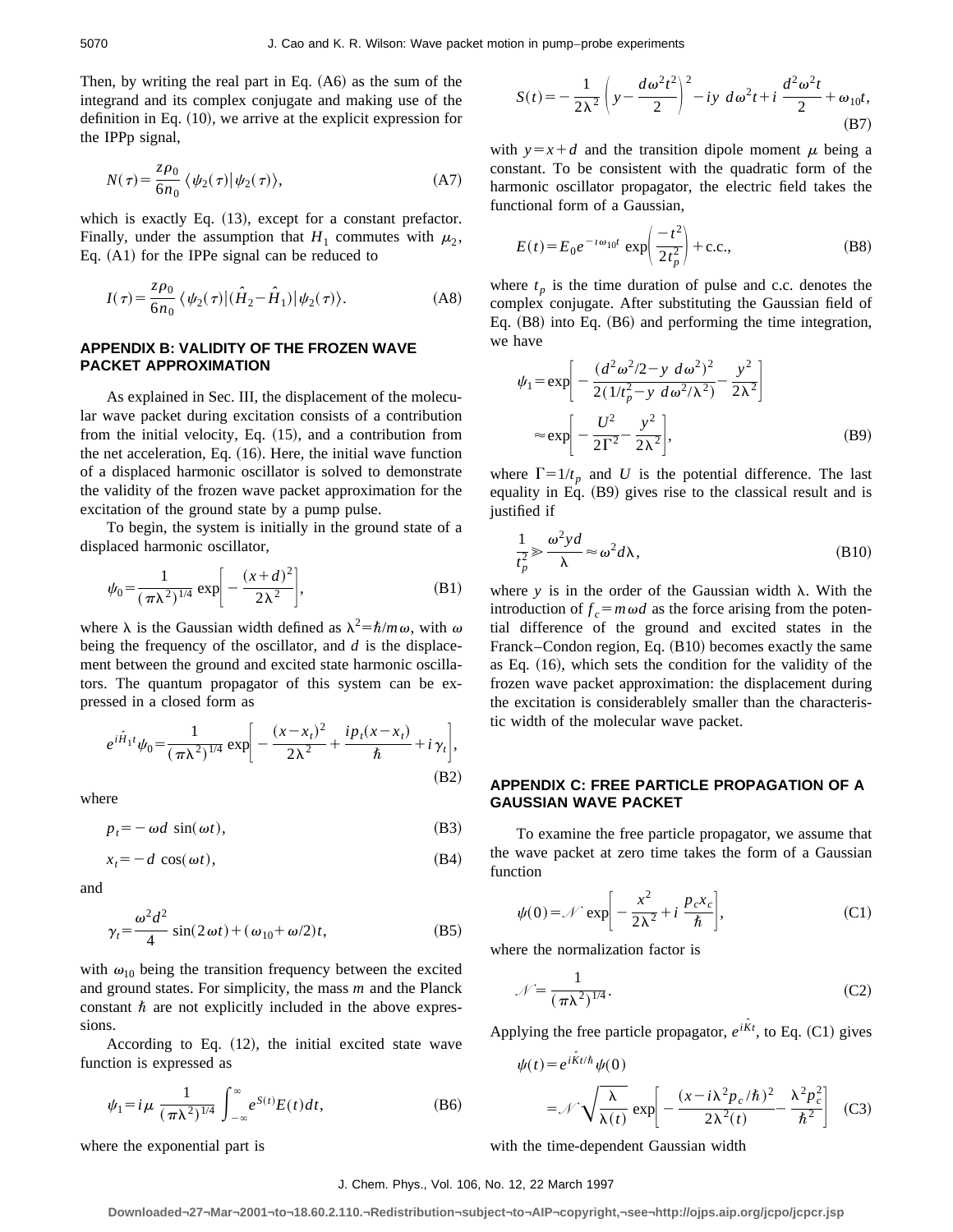$$
\lambda(t)^2 = \lambda^2 + \frac{i\hbar t}{m\lambda}.
$$
 (C4)

After rearrangement of the exponential part, we have

$$
\psi(t) = \mathcal{N} \sqrt{\frac{\lambda}{\lambda(t)}} \exp\left\{\frac{\lambda^2}{2[\lambda^4 + (t/m\hbar)^2]} \left[-(x - v_c t)^2 + 2i\frac{x\lambda^2 p_c}{\hbar} - i\lambda^2 t \frac{p_c^2}{m\hbar} + i\frac{\hbar t}{m}\lambda^2 x^2\right]\right\}.
$$
 (C5)

To proceed, the imaginary part in  $\lambda(t)$  can be ignored if the following inequality is satisfied,

$$
\frac{\hbar t}{m} \ll \lambda^2,\tag{C6}
$$

where the left hand side represents the spreading of the wave packet due to quantum dispersion, which is not significant if the time is short. Under this condition, we can rewrite the wave packet as

$$
\psi(t) = e^{i\hat{k}t} \psi(0)
$$
  
=  $\mathcal{N} \exp\left[-\frac{(x - v_c t)^2}{2\lambda^2} + \frac{ixp_c - (v_c t/2)}{\hbar}\right].$  (C7)

# **APPENDIX D: OFF-RESONANT TWO-PHOTON ABSORPTION**

In contrast to the pump–probe process, two-photon absorption is a coherent multiphoton process, which means the step-wise treatment used in Sec. II is not applicable here. To gain a simple understanding of the process, we generalize the classical model in Sec. III to analyze this coherent twophoton process. To begin, we write the excited part of the wave function after the excitation as

$$
\psi = \int_{-\infty}^{\infty} \int_{-\infty}^{t_2} e^{i\omega_1 t_1} e^{i\omega_2 t_2} E(t_2) E(t_1) \psi(t_1) dt_1 dt_2, \quad (D1)
$$

where  $\hbar \omega_2 = V_2 - V_1$  and  $\hbar \omega_1 = V_1 - V_0$ . With the introduction of new integral variables  $2s = t_2 - t_1$  and  $2t = t_2 + t_1$  and the assumption of a Gaussian pulse as in Eq.  $(21)$  with  $t_0=0$ ,  $Eq. (D1) becomes$ 

$$
\psi = \int_{-\infty}^{\infty} dt \int_{-\infty}^{0} ds E_0^2 \exp\left[-\left(\frac{1}{t_p^2} + ic\right) (s^2 + t^2) + i(\omega_1 + \omega_2 - 2\omega_0)t + i(\omega_1 - \omega_2)s\right] \psi(t+s).
$$
 (D2)

The intermediate state  $|1\rangle$  is assumed to be off resonance, implying  $d = t_p(\omega_1 - \omega_2) \ge 1$ . Then the integration of *s* can be completed, resulting in

$$
\psi \approx C(\Gamma) E_0^2 \int \exp\left[-\left(\frac{1}{t_p^2} + ic\right)t^2 + i(\omega_1 + \omega_2 - 2\omega_0)t\right] \psi(t) dt
$$

$$
= C(\Gamma) \int \overline{E}(t) e^{i(\omega_1 + \omega_2)t} \psi(t) dt,
$$
 (D3)

where  $C(\Gamma)$  is the result of the *s* integration, explicitly given by

$$
C(\Gamma) = \frac{1}{\Gamma} \exp\left(-\frac{d^2}{4\Gamma^2}\right),\tag{D4}
$$

which is a function of the bandwidth only. More importantly, as can be seen from Eq.  $(D3)$ , an off-resonant two-photon process can be viewed just as a single photon process with the laser field defined by

$$
\overline{E}(t) = E_0^2 \exp\bigg[-\frac{t^2}{t_p^2} - ict^2 - 2\omega_0 t\bigg],
$$
 (D5)

which, in comparison to the original form of the Gaussian pulse in Eq.  $(21)$ , has double the carrier frequency, double the chirp rate, and the square of the field.

## **APPENDIX E: OPTIMIZATION OF A SEQUENTIAL MULTIPULSE PROCESS**

We begin by considering a sequential multiphoton process consisting of *N* nonoverlapping laser pulses given as

$$
\epsilon(t) = \sum_{n=1}^{N} \left[ E_n(t) e^{-i\omega_n t} + E_n^*(t) e^{i\omega_n t} \right],
$$
 (E1)

where the electric fields  $E_n(t)$  are localized in time with the subscript  $n$  denoting the sequence of time. Here, the light pulses are designed in such a way that  $\omega_n$  corresponds to an electronic transition frequency from state  $|l_{n-1}\rangle$  to state  $|l_n\rangle$ and so that, under the rotating wave approximation the molecule, starts from the ground state  $|0\rangle$ , goes through intermediate excited states  $|l_n\rangle$ , and reaches the final state  $|l_N\rangle$ . As a result of the excitation, the molecule on the final electronic state  $|l_N\rangle$  can be described by a density matrix given by

$$
\hat{\rho}_N(t_f) = G_N(t_f - T_N) \cdots G_1(t_2 - t_1) \cdots G_0(t_1 - t_i)
$$
  
 
$$
\times \hat{\rho}_0 G_0^+(t_1 - t_i) \cdots G_1^+(t_2 - t_1) \cdots G_N^+(t_f - t_N),
$$
  
(E2)

where  $G_n(t_{n+1}-t_n)$  is the propagator on the  $|l_n\rangle$  electronic potential surface

$$
G_n(t_{n+1} - t_n) = \exp[-i\hat{H}_{l_n}(t_{n+1} - t_n)/\hbar],
$$
 (E3)

with  $H_{l_n}$  being the corresponding Hamiltonian. Here, the colon represents an electronic excitation defined by

$$
G_n(t_{n+1} - t_n): G_{n-1}(t_n - t_{n-1})
$$
  
=  $\frac{1}{\hbar} \int_{t_1}^{t_f} G_n(t_{n+1} - t_n) \mu_n G_{n-1}(t_n - t_{n-1}) E(t_n),$  (E4)